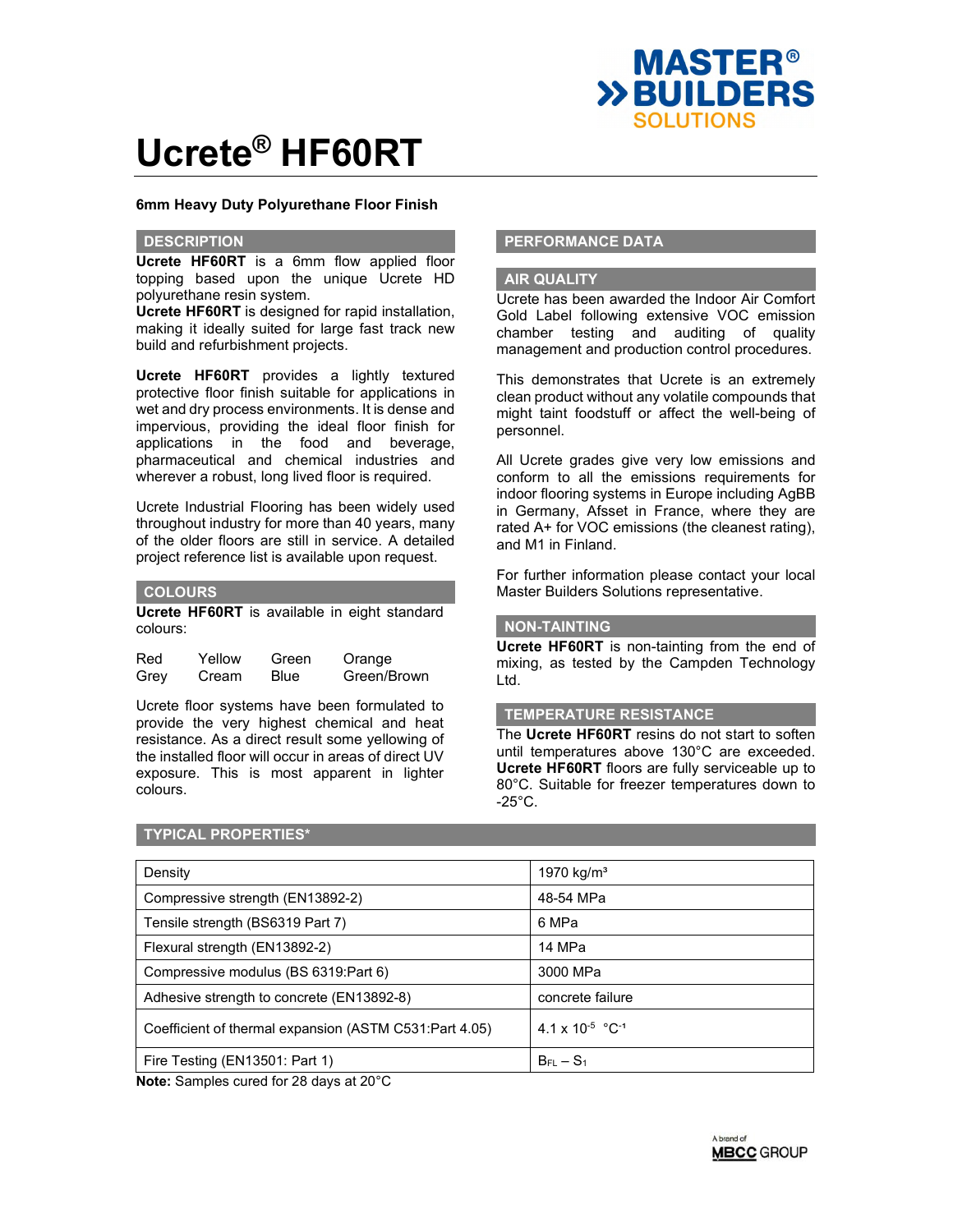

# **CHEMICAL RESISTANCE**

**Ucrete HF60RT** offers exceptional resistance to a wide range of chemical aggressors. For example, Ucrete is resistant to the following commonly encountered chemicals:

Acetic Acid, 50%: As spirit vinegar widely used in the food industry, indicative of resistance to vinegar, sauces, etc.

Concentrated Lactic Acid @ 60°C: Indicative of resistance to milk and dairy products.

Oleic Acid, 100% @ 60°C: Representative of the organic acids formed by oxidation of vegetable and animal fats widely encountered in the food industry.

Concentrated Citric Acid: As found in citrus fruits and representative of the wider range of fruit acids which can rapidly degrade other resin floors.

Methanol, 100%: Representative of alcohols and the wider range of solvents used in the pharmaceutical industry.

**Ucrete HF60RT** is also resistant to a wide range of mineral oils, salts and inorganic acids, extensive chemical resistance tables are available upon request.

Note: some staining or discolouration may occur with some chemicals, depending upon the nature of the spillage and the standards of housekeeping employed.

## **IMPACT RESISTANCE**

With high mechanical strengths and a low elastic modulus, **Ucrete HF60RT** is very resilient and able to withstand severe impact loads. While no material is indestructible and surface chipping may occur, brittle modes of failure resulting in cracking and disbondment are unknown with Ucrete floors.

**SUBSTRATE MOISTURE TOLERANCE**

Ucrete Industrial Flooring is extremely tolerant to residual substrate moisture and can be installed directly onto 7 day old concrete, or onto old good quality concretes with high moisture contents without the use of special primers,

provided there is a functioning DPM within the structure.

This enables rapid construction programmes to be maintained and facilitates refurbishment work in wet process areas.

Epoxy surface DPMs should not be used as they soften under high temperature conditions and will lead to floor failure.

## **PERMEABILITY**

**Ucrete HF60RT** exhibits zero absorption when tested to CP.BM2/67/2.

# **SLIP RESISTANCE**

The **Ucrete HF60RT** surface has a coefficient of friction as determined to EN13036 Part 4 with 4S rubber on the wet floor as follows:

**Ucrete HF60RT** 40 - 45

The **Ucrete HF60RT** surface profiles conform to DIN51130 as follows:

**Ucrete HF60RT** R10 flow application R11 trowel application

**Ucrete HF60RT** continues to maintain slip resistance even after years of hard and steel wheeled traffic.

Optimum slip resistance can only be maintained with regular cleaning.

## **SPECIFICATION**

The floor finish shall be **Ucrete HF60RT** from Master Builders Solutions UK Ltd, of 19 Broad Ground Road, Redditch, Worcestershire, B98 8YP installed at 6mm with an R10/R11\* surface finish

\*(select as required)

A 6mm **Ucrete HF60RT** floor is fully resistant to high temperature spillage and discharge up to 80ºC and can be lightly steam cleaned. Suitable for freezer temperatures down to -25°C.

In extreme thermal shock environments, a well designed substrate of good quality concrete is essential.

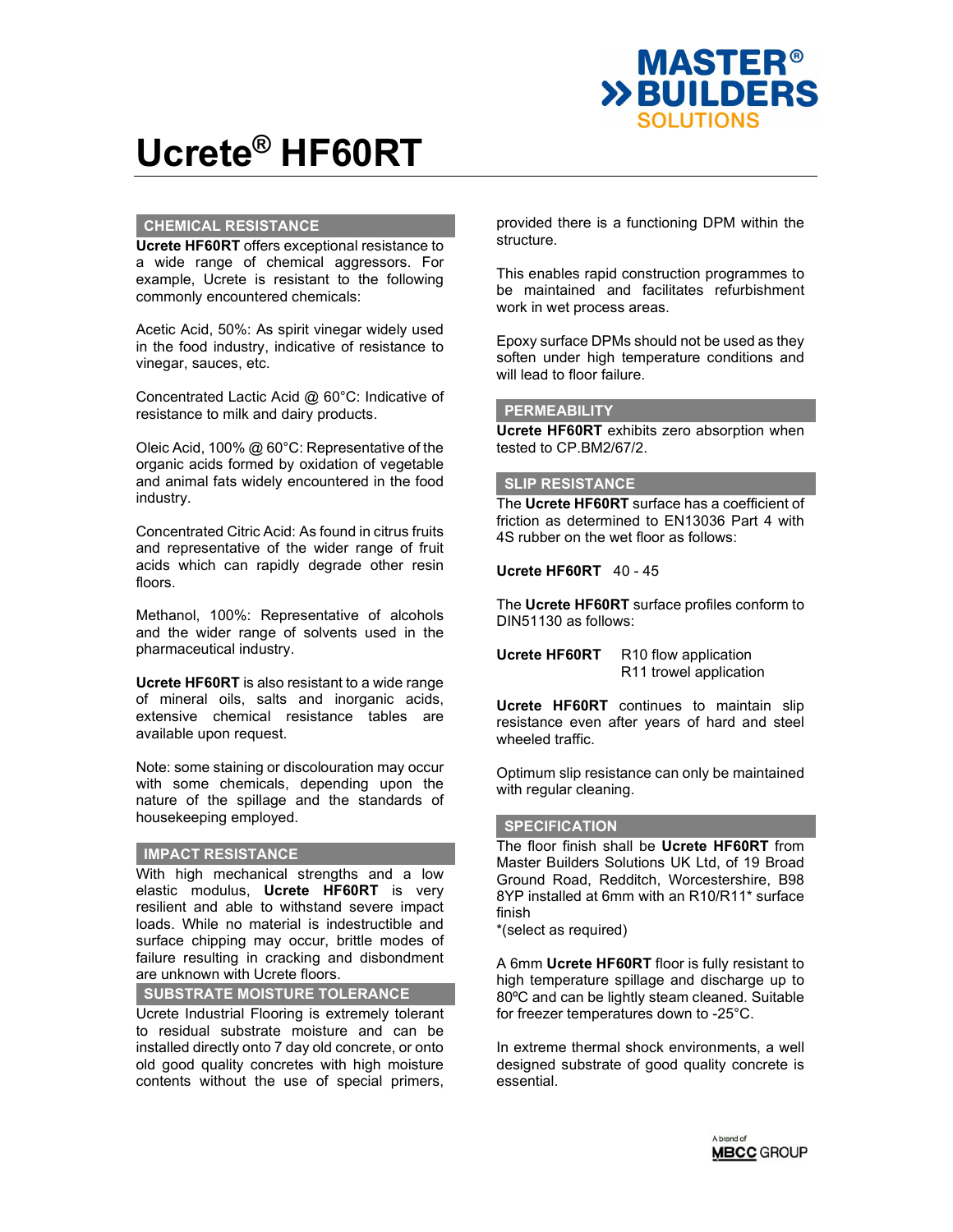

## **SUBSTRATE QUALITY**

Concrete substrates should be visibly dry and have a minimum tensile strength of 1.5 MPa.

Refer to the guide 'The Design & Preparation of Substrates for Ucrete Industrial Flooring'

All joints in the substrate concrete subject to movement should be reflected through the Ucrete floor and sealed with a suitable sealant.

## **CURING**

Normally **Ucrete HF60RT** floors can be put into service within 24 hours even at 8ºC

## **CLEANING AND HYGIENE**

Ucrete flooring systems are accredited for use in facilities operating HACCP based food safety systems.

Regular cleaning and maintenance will enhance the life and appearance of any floor.

**Ucrete HF60RT** can be cleaned using industry standard cleaning chemicals and equipment. The use of a food industry standard scrubber drier machine is recommended.

Detailed cleaning guidelines are available from your local Master Builders Solutions Construction Chemicals office.

#### **COVERAGE**

6mm: 12-13kg/m²

**Note**: The above coverage rates do not include wastage.

## **STORAGE**

In covered warehouse conditions, above 5°C and below 30°C and out of direct sunlight. Materials must be raised off the floor and kept dry. Liquid components must be protected from frost.

## **DISPOSAL**

Part 2 containers should be decontaminated with 5% sodium carbonate (washing soda) solution after use and disposed of as building waste in accordance with local regulations.

### **HEALTH AND SAFETY**

In its cured state Ucrete is physiologically nonhazardous.

For normal flooring applications Ucrete does not require the use of respiratory protective equipment during installation.

Operatives should consult the CoSHH risk assessment and their work instructions.

\* Properties listed are based on laboratory controlled tests.

**®** = Registered trademark of the MBCC Group in many countries.